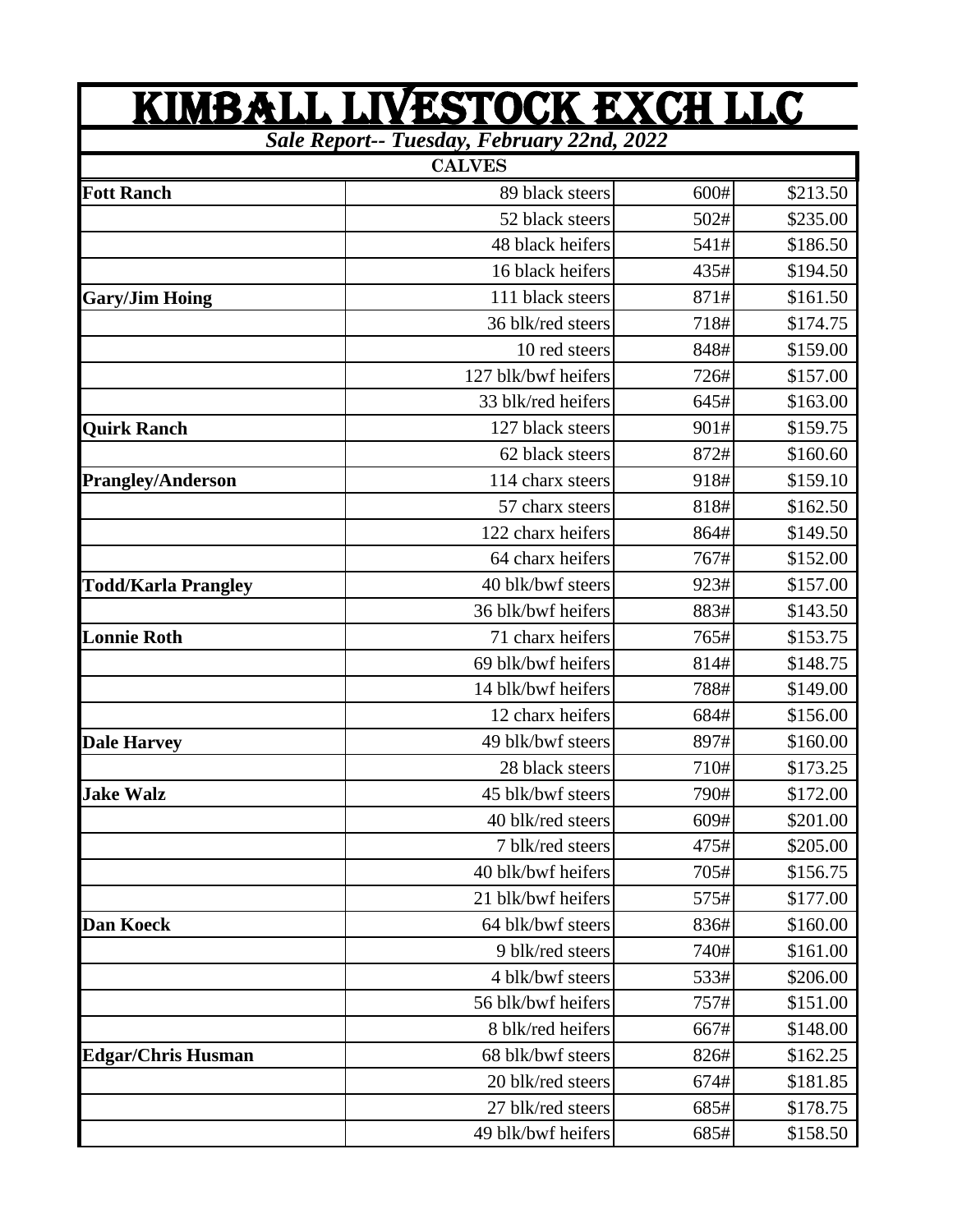|                                     | 550#<br>6 blk/bwf heifers                 |       | \$171.00   |  |  |  |
|-------------------------------------|-------------------------------------------|-------|------------|--|--|--|
| <b>Jones/Lammers</b>                | 44 black steers                           | 863#  | \$158.00   |  |  |  |
|                                     | 8 black steers                            | 714#  | \$163.50   |  |  |  |
| <b>Ben Holzbauer</b>                | 59 blk/bwf heifers                        | 874#  | \$148.85   |  |  |  |
| <b>Surat Farms</b>                  | 43 blk/bwf steers                         | 662#  | \$180.25   |  |  |  |
|                                     | 9 black steers                            | 540#  | \$211.00   |  |  |  |
|                                     | 88 blk/bwf heifers                        | 699#  | \$157.25   |  |  |  |
| <b>Tate VonEye</b>                  | 52 blk/red steers                         | 913#  | \$154.85   |  |  |  |
|                                     | 26 black steers                           | 784#  | \$156.50   |  |  |  |
|                                     | 33 blk/bwf heifers                        | 744#  | \$140.50   |  |  |  |
| <b>Lenny Kristensen</b>             | 33 blk/bwf steers                         | 782#  | \$157.00   |  |  |  |
|                                     | 15 blk/red steers                         | 642#  | \$180.00   |  |  |  |
|                                     | 45 blk/red heifers                        | 708#  | \$154.50   |  |  |  |
|                                     | 10 blk/red heifers                        | 514#  | \$175.00   |  |  |  |
| <b>Darwin Reindl</b>                | 31 blk/red steers                         | 720#  | \$175.50   |  |  |  |
|                                     | 8 blk/bwf steers                          | 584#  | \$201.00   |  |  |  |
|                                     | 41 blk/red heifers                        | 697#  | \$158.00   |  |  |  |
|                                     | 15 blk/red heifers                        | 583#  | \$167.50   |  |  |  |
| <b>Adam Schmiedt</b>                | 35 blk/red steers                         | 680#  | \$177.00   |  |  |  |
|                                     | 32 blk/bwf heifers                        | 681#  | \$157.50   |  |  |  |
|                                     | 24 blk/red heifers                        | 557#  | \$174.00   |  |  |  |
| <b>Marlene/Justin/Trevor Grieve</b> | 9 black steers                            | 495#  | \$215.00   |  |  |  |
|                                     | 4 black steers                            | 647#  | \$185.00   |  |  |  |
|                                     | 9 blk/red heifers                         | 498#  | \$183.00   |  |  |  |
|                                     | 7 blk/bwf heifers                         | 341#  | \$168.00   |  |  |  |
| <b>Bickner Farms</b>                | 2 black steers                            | 462#  | \$200.00   |  |  |  |
|                                     | Sale Report-- Friday, February 25th, 2022 |       |            |  |  |  |
|                                     | <b>BRED HEIFERS</b>                       |       |            |  |  |  |
| <b>Lee/Della Amdahl</b>             | 12 blk heifers due 4/7 x 40 days          | 1205# | \$1,810.00 |  |  |  |
| <b>David Fremark</b>                | 76 blk hfrs AI'd x 1 day due 3/10         | 1305# | \$1,710.00 |  |  |  |
|                                     | 11 bwf hfrs AI'd x 1 day due $3/10$       | 1285# | \$1,700.00 |  |  |  |
|                                     | 10 rrwf hfrs AI'd x 1 day due $3/10$      | 1285# | \$1,690.00 |  |  |  |
|                                     | 51 blk hfrs due $3/12 \times 21$ days     | 1196# | \$1,630.00 |  |  |  |
|                                     | 90 blk hfrs due $3/12 \times 21$ days     | 1210# | \$1,630.00 |  |  |  |
| <b>Knippling Hereford</b>           | 21 blk hfrs due 4/20 x 12 days            | 1193# | \$1,700.00 |  |  |  |
| <b>Needles View Ranch</b>           | 8 blk hfrs due 3/15 x 45 days             | 1152# | \$1,560.00 |  |  |  |
| <b>Paul Kemnitz</b>                 | 9 blk hfrs due 4/1 x 30 days              | 924#  | \$1,285.00 |  |  |  |
| <b>BRED COWS</b>                    |                                           |       |            |  |  |  |
| <b>Ted Mines</b>                    | 15 blk 3 yo due 3/18 x 60 days            | 1156# | \$1,625.00 |  |  |  |
|                                     | 7 bbwf 4-6 yo due 3/18 x 60 days          | 1390# | \$1,485.00 |  |  |  |